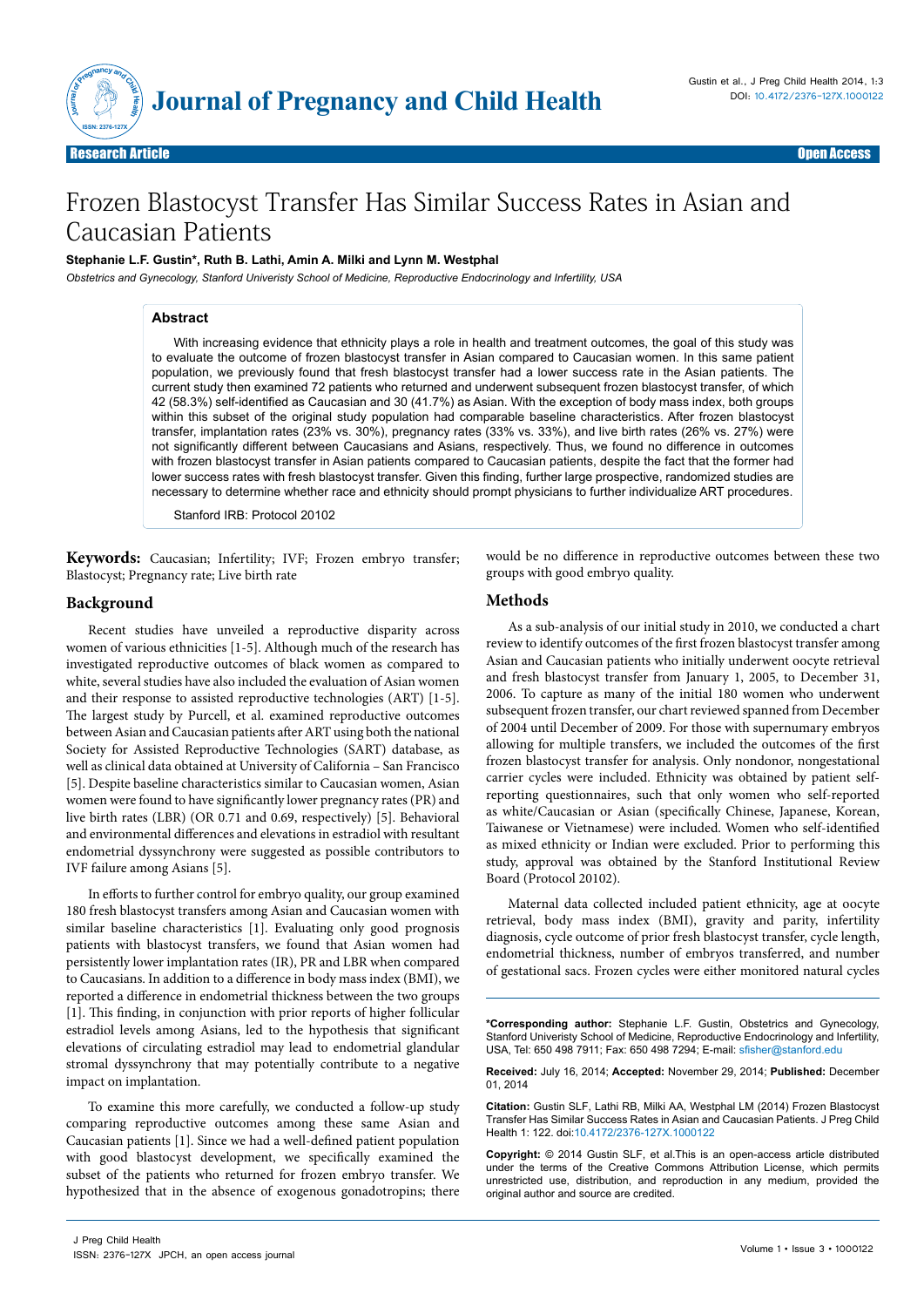with HCG trigger and luteal support, or medicated using hormonal replacement. Natural cycles consisted of LH testing and follicular monitoring for development of a dominant follicle, followed by ovulation trigger using recombinant hCG at a follicular size of 16- 18mm and endometrium > 8 mm. After ovulation trigger, vaginal progesterone (200 mg twice daily) was prescribed for luteal support, and the blastocyst transfer occurred 7 days after hCG trigger. A programmed cycle consisted of pituitary down regulation with GnRH agonist followed by estrogen replacement of 2 mg estradiol three times daily with the addition of progesterone (50 mg progesterone IM and 200mg twice daily vaginal) once the endometrium was > 8 mm. All embryos were blastocysts of 3BB quality or better upon freezing [6]. All freezing was performed using a slow freezing protocol.

Frozen blastocysts were thawed using Quinn's Advantage Embryo Thaw Kit (Sage Biopharma, Pasadena, CA). Once thawed, the embryos were plated and stored in a 37° incubator until just before transfer. Under ultrasound guidance, the embryos were transferred using Tefcath or Echotip Softpass catheters (Cook Ob/GYN, IN). Nine days after transfer, all patients had serum hCG performed. Clinical intrauterine pregnancy was defined as a gestational sac identified on transvaginal ultrasound between 6 and 7 weeks gestation.

Implantation rate was defined as the number of gestational sacs seen at 6 -7 weeks per number of embryos transferred per patient. Pregnancy rate was calculated as the number of clinical pregnancies (with one or more gestational sacs) divided by the total number of patients. Statistics were calculated using two-tailed Student t test, and  $\chi^2$  test. A p-value of less than or equal to 0.05 defined statistical significance.

### **Results**

Of the 180 patients who had previously undergone fresh blastocyst transfer, and met inclusion criteria for our prior study comparing Asian and Caucasian women [1], 72 subsequently underwent frozen blastocyst transfer between December of 2004 and December of 2009.

Among the 72 patients, 42 (58.3%) self-identified as Caucasian and 30 (41.7%) as Asian.

Comparing the two groups of women, there was no significant difference in maternal age at time of oocyte retrieval (p=0.44). Consistent with our previously reported findings for the fresh transfer [1], there was a significant difference in BMI among the Asians versus Caucasians  $(22.1 \text{ vs. } 24.2 \text{ kg/m2}; \text{ p=0.02}).$  However, there was no difference in the proportion of nulligravid and nulliparous patients or in the rate of live birth after the initial fresh blastocyst transfer between the two groups (Table 1). Both Asian and Caucasian women had similar distributions of polycystic ovarian syndrome, endometriosis, diminished ovarian reserve, and unexplained infertility, as previously described (Table 1). The FET treatment protocol was similar between groups, where 83.3% of Caucasians and 80% of Asians underwent natural cycle frozen blastocyst transfer. The cycle length, endometrial thickness and number of embryos transferred between treatment groups (Table 2) were not statistically different.

Implantation rates (IR), pregnancy rates (PR), and live birth rates were similar between the two groups (Table 2).

### **Discussion**

Disparities in many health indicators have been reported to vary by ethnicity and race. Within the reproductive life cycle, from menarche to menopause, racial and ethnic differences in reproductive potential have been described [2]. This diversity in outcomes warrants continued research, as understanding such differences may lead to improved understanding of disease mechanisms. Similarly, treatment regimens can be better individualized to improve outcomes, such as success after ART. In an effort to improve this understanding, SART has included ethnicity as a reportable outcome, and states that one of its missions is to reduce disparities in reproductive health and pregnancy outcomes among the underrepresented populations by addressing reproductive needs of various racial and ethnic populations [7].

|                                     | Caucasian Ethnicity (n = 42) | Asian Ethnicity ( $n = 30$ ) | p value             |
|-------------------------------------|------------------------------|------------------------------|---------------------|
| Age at retrieval (years)            | 35.78 (SD 3.42)              | 36.40 (SD 3.23)              | $0.44*$             |
| BMI ( $kg/m2$ )                     | 24.45 (SD 4.46)              | 22.09 (SD 3.71)              | $0.02*$             |
| Nulligravid                         | 0.19(8/42)                   | 0.2(6/30)                    | 0.92°               |
| Nulliparous                         | 0.55(23/42)                  | 0.67(20/30)                  | $0.44 \circ$        |
| Live birth after intial fresh cycle | 0.29(12/42)                  | 0.17(5/30)                   | 0.37°               |
| PCOS <sup>a</sup>                   | 0.24(10/42)                  | 0.13(4/30)                   | $0.42 \circ$        |
| Endometriosis                       | 0.17(7/42)                   | 0.17(5/30)                   | 1 <sup>°</sup>      |
| Male Factor                         | 0.21(9/42)                   | 0.17(5/30)                   | $0.84$ <sup>o</sup> |
| DOR <sup>b</sup>                    | 0.07(3/42)                   | 0.1(3/30)                    | 0.67°               |
| Unexplained infertility             | 0.48(20/42)                  | 0.57(17/30)                  | 0.60°               |

a = Polycystic Ovarian Syndrome, b = Diminished Ovarian Reserve

SD = standard deviation, \*calculated by student t test,  $\circ$  calculated with  $\chi^2$ 

**Table 1:** Comparing Baseline Characteristics Between Asian and Caucasian Ethnicity

|                     | Caucasian Ethnicity ( $n = 42$ ) | Asian Ethnicity ( $n = 30$ ) | p value |
|---------------------|----------------------------------|------------------------------|---------|
| Cycle length (days) | 29.87 (SD 9.09)                  | 31.27 (SD 11.46)             | $0.57*$ |
| Endometrium (mm)    | 8.51 (SD 1.75)                   | 8.70 (SD 1.90)               | $0.67*$ |
| Embryos transferred | 2.14 (SD 0.81)                   | 1.87 (SD 0.63)               | $0.12*$ |
| Implantation rate   | 0.23                             | 0.3                          | $0.43*$ |
| Pregnancy rate      | 33% (14/42)                      | 33% (10/30)                  | 10      |
| Live birth rate     | 26% (11/42) 27% (8/30) 1 o       | 27% (8/30)                   | 1°      |

SD = standard deviation, \*calculated by student t test,  $^{\circ}$  calculated with  $\chi^2$ 

**Table 2:** Comparing FET outcomes between Asian and Caucasian Ethnicity.